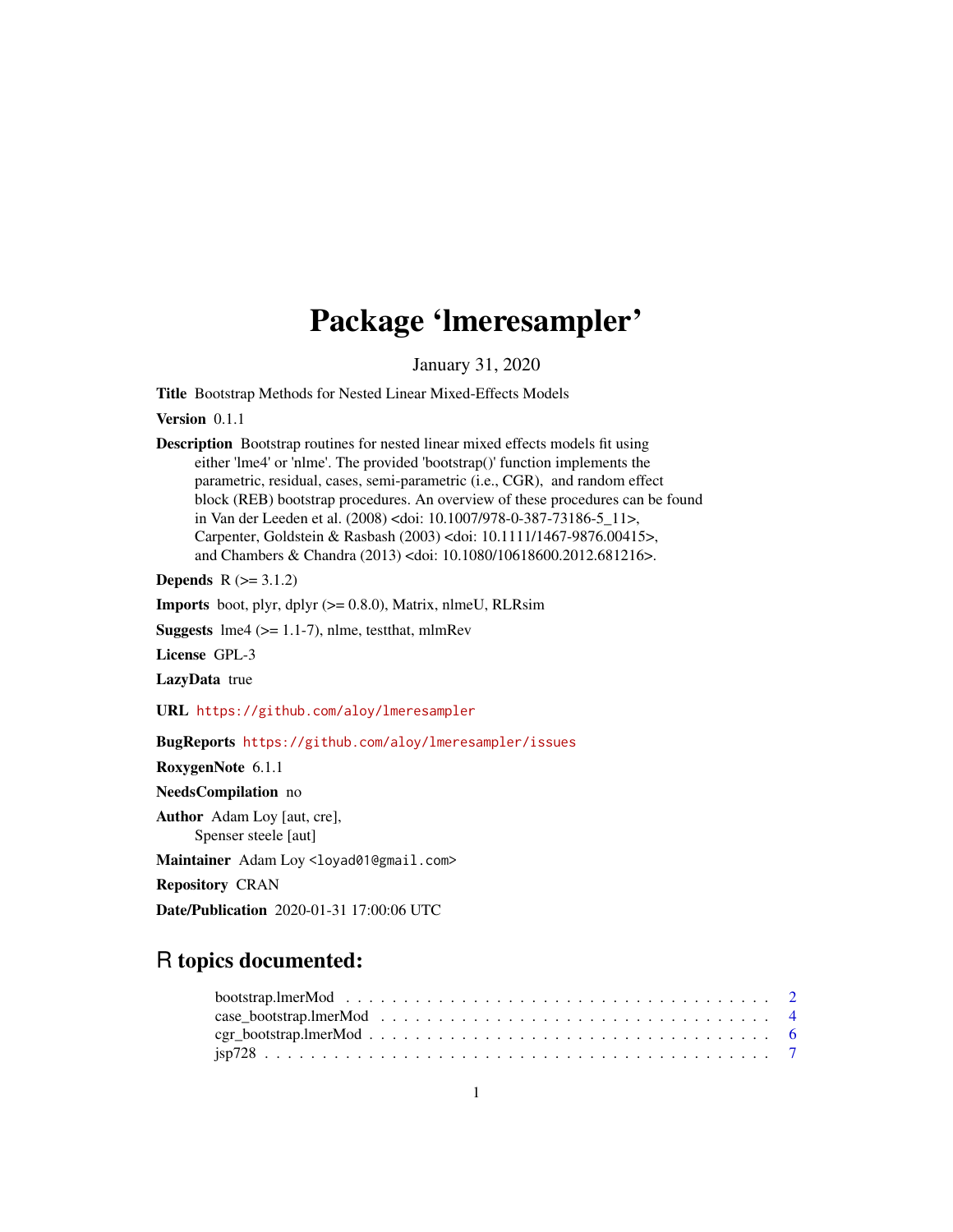<span id="page-1-0"></span>

| 12 |  |
|----|--|
|    |  |
|    |  |
|    |  |
|    |  |
|    |  |

bootstrap.lmerMod *Bootstrap Nested Linear Mixed-Effects Models*

#### Description

Perform various bootstrap process for nested linear mixed effects (LMEs) models including: parametric, residual, cases, CGR, and REB bootstraps.

#### Usage

```
## S3 method for class 'lmerMod'
bootstrap(model, fn, type, B, resample, reb_type)
## S3 method for class 'lme'
bootstrap(model, fn, type, B, resample, reb_type)
bootstrap(model, fn, type, B, resample = NULL, reb_type = NULL)
```
#### Arguments

| model    | The model object you wish to bootstrap.                                                                                                                                                                                                                                                                                                       |
|----------|-----------------------------------------------------------------------------------------------------------------------------------------------------------------------------------------------------------------------------------------------------------------------------------------------------------------------------------------------|
| fn       | A function returning the statistic(s) of interest.                                                                                                                                                                                                                                                                                            |
| type     | A character string indicating the type of bootstrap that is being requested. Possi-<br>ble values are "parametric", "residual", "case", "cgr", or "reb" (random<br>effect block bootstrap).                                                                                                                                                   |
| B        | The number of bootstrap resamples.                                                                                                                                                                                                                                                                                                            |
| resample | A logical vector specifying whether each level of the model should be resampled<br>in the cases bootsrap. The levels should be specified from the highest level<br>(largest cluster) of the hierarchy to the lowest (observation-level); for example<br>for students within a school, specify the school level first, then the student level. |
| reb_type | Specification of what random effect block bootstrap version to implement. Pos-<br>sible values are $\theta$ , 1 or 2.                                                                                                                                                                                                                         |

#### Details

All of the below methods have been implemented for nested linear mixed-effects models fit by lmer (i.e., an lmerMod object) and lme (i.e., an lmerMod object). Details of the bootstrap procedures can be found in the help file for that specific function.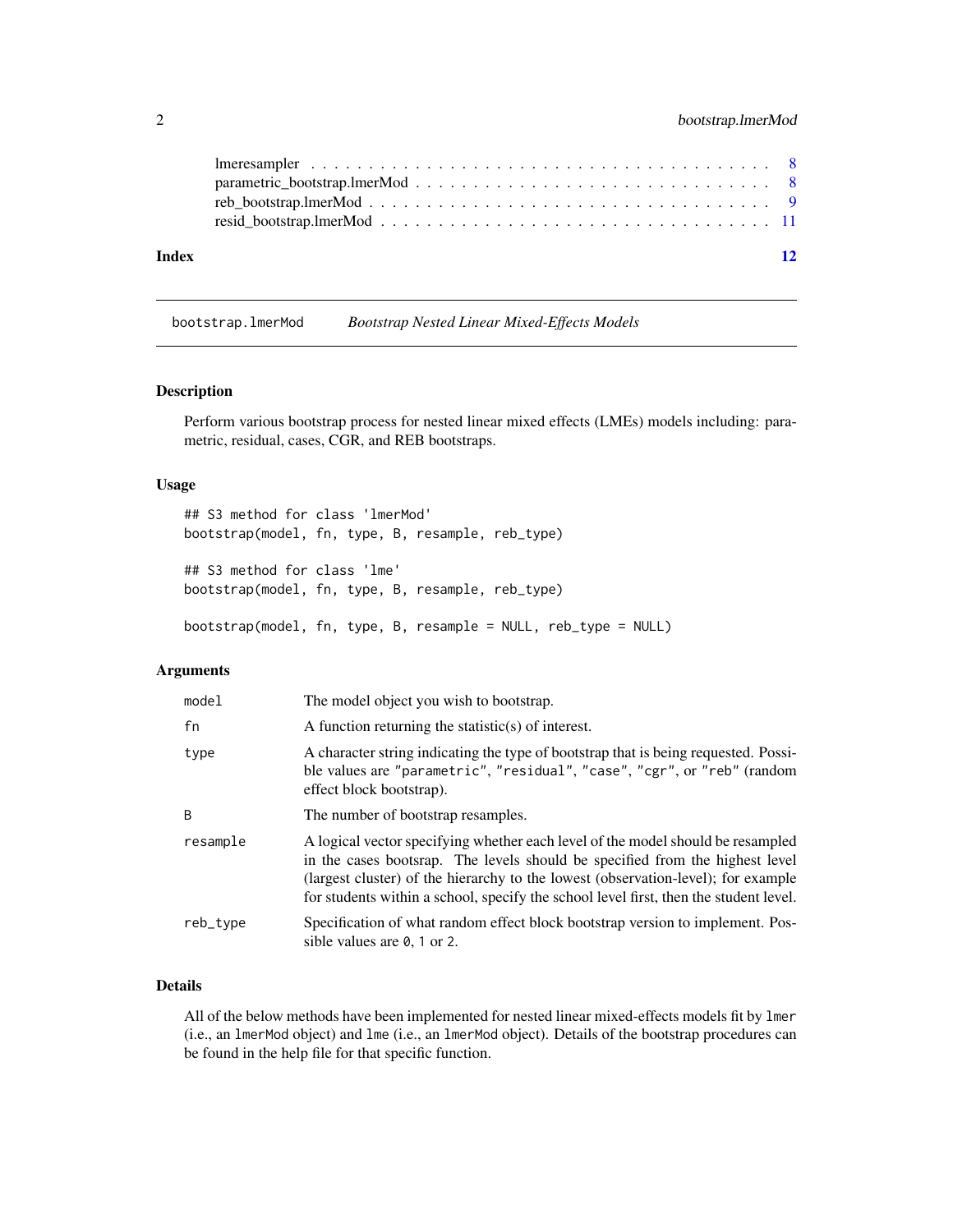#### <span id="page-2-0"></span>Value

The returned value is an object of class "boot", compatible with the boot package's [boot](#page-0-0) methods.

#### References

Carpenter, J. R., Goldstein, H. and Rasbash, J. (2003) A novel bootstrap procedure for assessing the relationship between class size and achievement. *Journal of the Royal Statistical Society. Series C (Applied Statistics)*, 52, 431–443.

Chambers, R. and Chandra, H. (2013) A random effect block bootstrap for clustered data. *Journal of Computational and Graphical Statistics*, 22, 452–470.

Morris, J. S. (2002) The BLUPs are not "best" when it comes to bootstrapping. *Statistics and Probability Letters*, 56, 425–430.

Van der Leeden, R., Meijer, E. and Busing F. M. (2008) Resampling multilevel models. In J. de Leeuw and E. Meijer, editors, *Handbook of Multilevel Analysis*, pages 401–433. New York: Springer.

Bates, D., Maechler, M., Bolker, W., Walker, S. (2015). Fitting Linear Mixed-Effects Models Using lme4. *Journal of Statistical Software*, 67, 1–48. doi:10.18637/jss.v067.i01.

#### See Also

- [parametric\\_bootstrap](#page-7-1), [resid\\_bootstrap](#page-10-1), [case\\_bootstrap](#page-3-1), [cgr\\_bootstrap](#page-5-1), [reb\\_bootstrap](#page-8-1) for more details on a specific bootstrap.
- [bootMer](#page-0-0) in the lme4 package for an implementation of (semi-)parameteric bootstrap for mixed models.
- [boot](#page-0-0), [boot.ci](#page-0-0), and [plot.boot](#page-0-0) from the boot package.

#### Examples

```
library(lme4)
vcmodA <- lmer(mathAge11 ~ mathAge8 + gender + class + (1 | school), data = jsp728)
## you can write your own function to return stats, or use something like 'fixef'
mySumm \leq function(.) {
  s \leq getME(., "sigma")c(beta = getME(., 'beta''), sigma = s, sig01 = unname(s * getME(., 'theta'')))}
## running a parametric bootstrap
set.seed(1234)
boo1 <- bootstrap(model = vcmodA, fn = mySumm, type = "parametric", B = 100)
## Not run:
## running a cases bootstrap - only resampling the schools
boo2 <- bootstrap(model = vcmodA, fn = mySumm, type = "case", B = 100, resample = c(TRUE, FALSE))
## running a cases bootstrap - resampling the schools and students within the school
boo2 <- bootstrap(model = vcmodA, fn = mySumm, type = "case", B = 100, resample = c(TRUE, FALSE))
```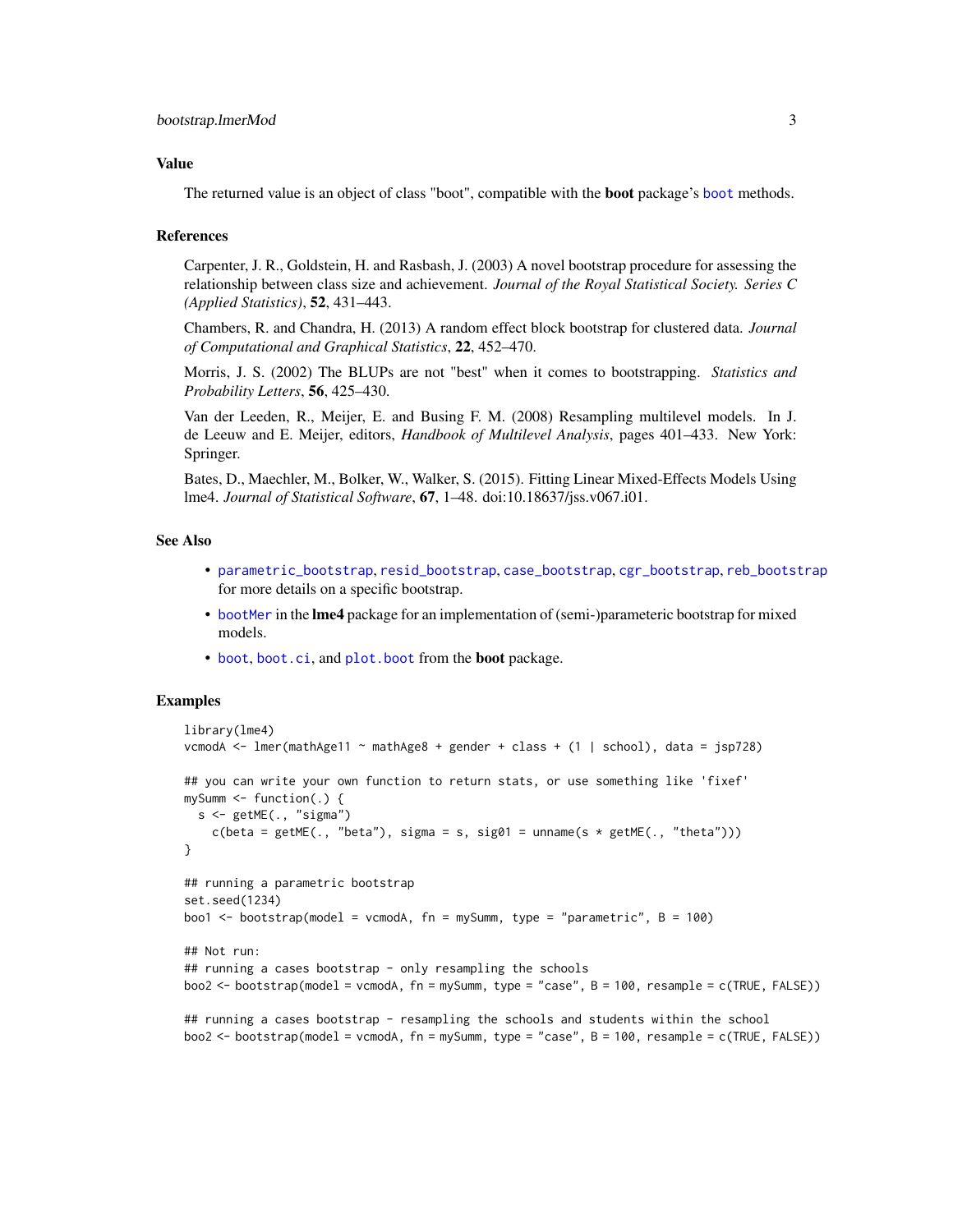```
## running a semi-parametric bootstrap
boo3 \le bootstrap(model = vcmodA, fn = mySumm, type = "cgr", B = 100)
## running a residual bootstrap
boo4 <- bootstrap(model = vcmodA, fn = mySumm, type = "residual", B = 100)
## running an REB0 bootstrap
boo5 <- bootstrap(model = vcmodA, fn = mySumm, type = "reb", B = 100, reb_typ = 0)
## End(Not run)
## to print results in a formatted way
requireNamespace("boot")
boo1
## you can extract the boostrapped values as a data frame
as.data.frame(boo1$t)
## bootstrap confidence intervals are easily found using 'boot.ci'
## warnings about "Some ... intervals may be unstable" go away
## for larger bootstrap samples
boot::boot.ci(boo1, index = 1, type=c("norm", "basic", "perc"))
boot::boot.ci(boo1, index = 6, type=c("norm", "basic", "perc"))
## you can also examine the bootstrap samples graphically
plot(boo1, index = 1)
```
case\_bootstrap.lmerMod

*Cases Bootstrap for Nested LMEs*

#### <span id="page-3-1"></span>**Description**

Generate cases bootstrap replicates of a statistic for a nested linear mixed-effects model.

#### Usage

```
## S3 method for class 'lmerMod'
case_bootstrap(model, fn, B, resample)
## S3 method for class 'lme'
```

```
case_bootstrap(model, fn, B, resample)
case_bootstrap(model, fn, B, resample)
```
#### Arguments

model The model object you wish to bootstrap.

<span id="page-3-0"></span>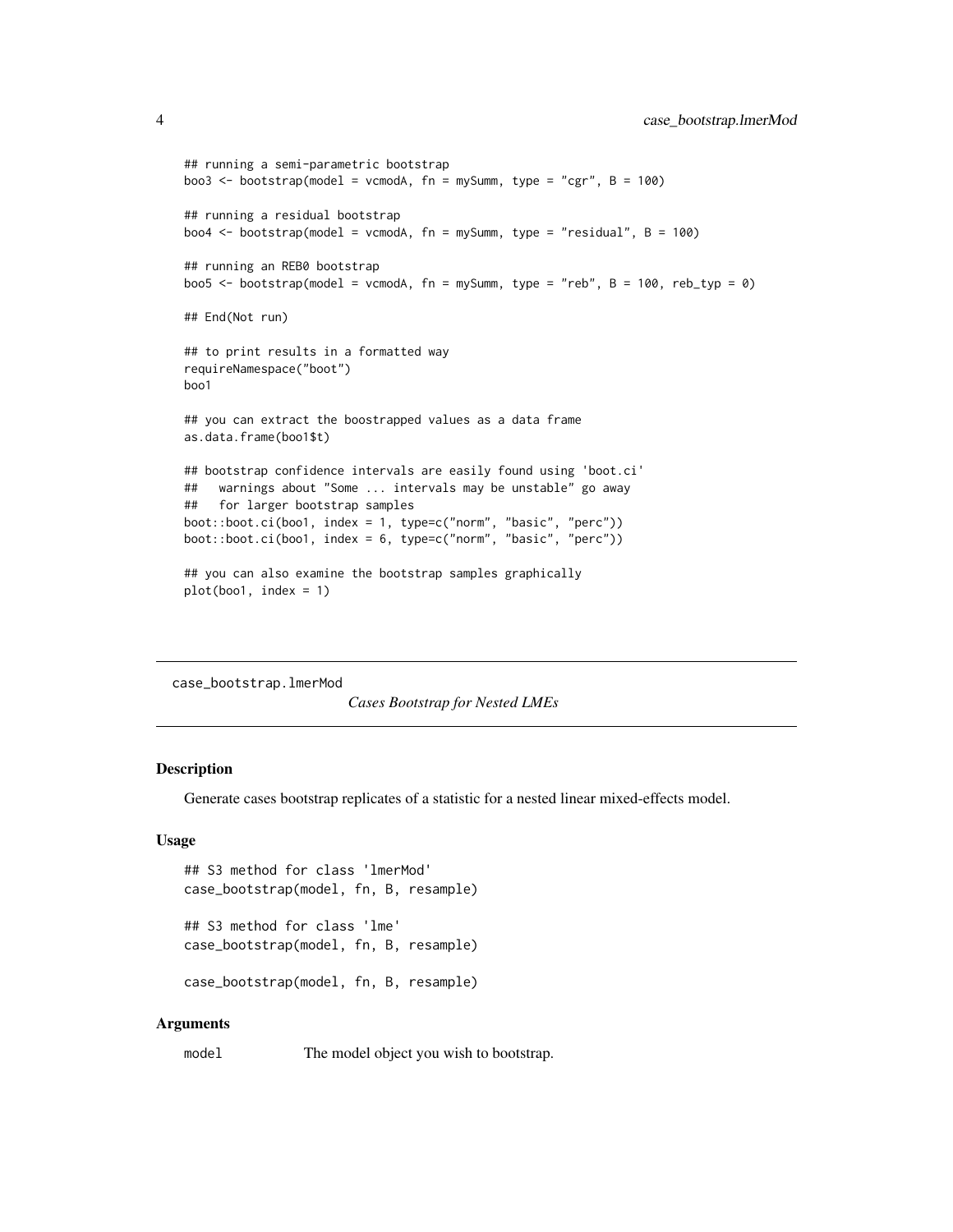<span id="page-4-0"></span>

| fn       | A function returning the statistic(s) of interest.                                                                                                                                                                                                                                                                                            |
|----------|-----------------------------------------------------------------------------------------------------------------------------------------------------------------------------------------------------------------------------------------------------------------------------------------------------------------------------------------------|
| B.       | The number of bootstrap resamples.                                                                                                                                                                                                                                                                                                            |
| resample | A logical vector specifying whether each level of the model should be resampled<br>in the cases bootsrap. The levels should be specified from the highest level<br>(largest cluster) of the hierarchy to the lowest (observation-level); for example<br>for students within a school, specify the school level first, then the student level. |

#### Details

The cases bootstrap is a fully nonparametric bootstrap that resamples the data with respect to the clusters in order to generate bootstrap samples. Depending on the nature of the data, the resampling can be done only for the higher-level cluster(s), only at the observation-level within a cluster, or at all levels. See Van der Leeden et al. (2008) for a nice discussion of this decision.

To resample a given level of the model, the corresponding entry in the logical vector specified in the resample parameter must be set to true. A few examples are given below in terms of a two-level model where students are clustered within schools:

- To resample only the schools, set resample = c(TRUE,FALSE).
- To resample only the students, set resample = c(FALSE,TRUE).
- To resample both the students and the schools, set resample =  $c$  (TRUE, TRUE).

#### Value

The returned value is an object of class "boot", compatible with the boot package's [boot](#page-0-0) methods.

#### References

Van der Leeden, R., Meijer, E. and Busing F. M. (2008) Resampling multilevel models. In J. de Leeuw and E. Meijer, editors, *Handbook of Multilevel Analysis*, pages 401–433. New York: Springer.

#### See Also

- [parametric\\_bootstrap](#page-7-1), [resid\\_bootstrap](#page-10-1), [case\\_bootstrap](#page-3-1), [cgr\\_bootstrap](#page-5-1), [reb\\_bootstrap](#page-8-1) for more details on a specific bootstrap.
- [bootMer](#page-0-0) in the lme4 package for an implementation of (semi-)parameteric bootstrap for mixed models.
- [boot](#page-0-0), [boot.ci](#page-0-0), and [plot.boot](#page-0-0) from the **boot** package.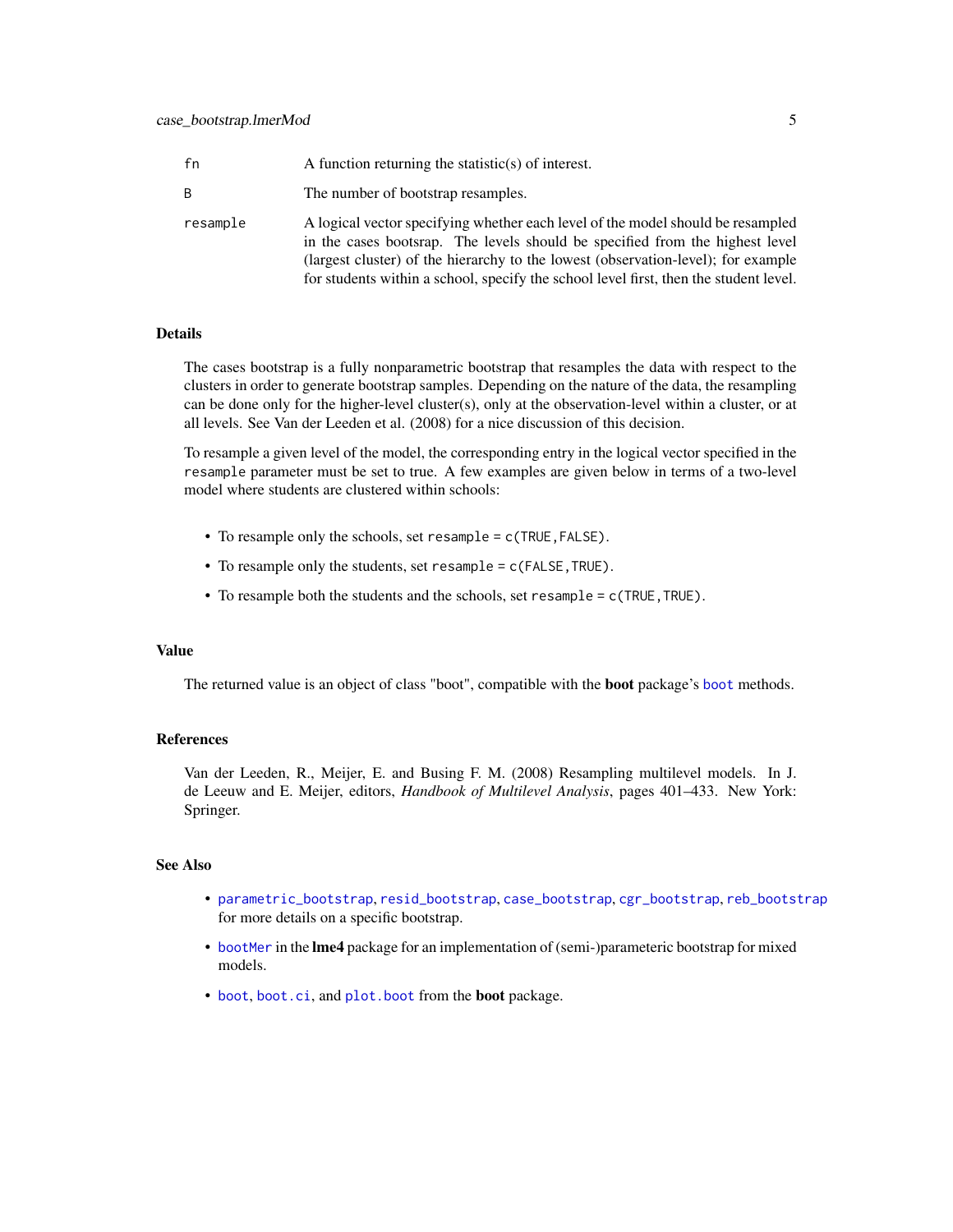<span id="page-5-0"></span>cgr\_bootstrap.lmerMod *CGR Bootstrap for Nested LMEs*

#### <span id="page-5-1"></span>Description

Generate semi-parametric bootstrap replicates of a statistic for a nested linear mixed-effects model.

#### Usage

```
## S3 method for class 'lmerMod'
cgr_bootstrap(model, fn, B)
## S3 method for class 'lme'
cgr_bootstrap(model, fn, B)
cgr_bootstrap(model, fn, B)
```
#### Arguments

| model | The model object you wish to bootstrap.            |
|-------|----------------------------------------------------|
| fn    | A function returning the statistic(s) of interest. |
| B     | The number of bootstrap resamples.                 |

#### Details

The semi-parametric bootstrap algorithm implemented was outlined by Carpenter, Goldstein and Rasbash (2003). The algorithm is outlined below:

- 1. Obtain the parameter estimates from the fitted model and calculate the estimated error terms and EBLUPs.
- 2. Rescale the error terms and EBLUPs so that the empirical variance of these quantities is equal to estimated variance components from the model.
- 3. Sample independently with replacement from the rescaled estimated error terms and rescaled EBLUPs.
- 4. Obtain bootstrap samples by combining the samples via the fitted model equation.
- 5. Refit the model and extract the statistic(s) of interest.
- 6. Repeat steps 3-5 B times.

#### Value

The returned value is an object of class "boot", compatible with the boot package's [boot](#page-0-0) methods.

#### References

Carpenter, J. R., Goldstein, H. and Rasbash, J. (2003) A novel bootstrap procedure for assessing the relationship between class size and achievement. *Journal of the Royal Statistical Society. Series C (Applied Statistics)*, 52, 431–443.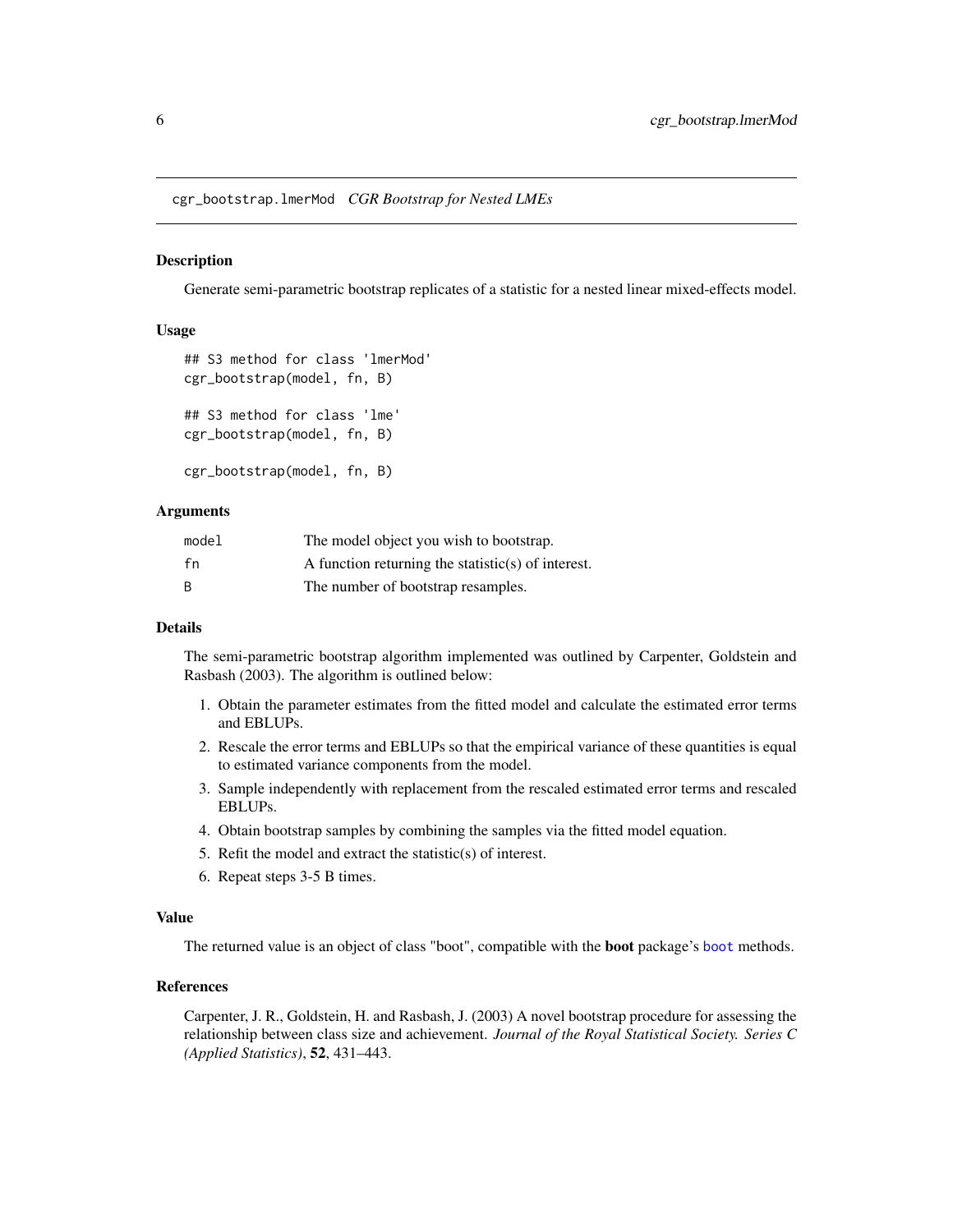#### <span id="page-6-0"></span>jsp $728$

#### See Also

- [parametric\\_bootstrap](#page-7-1), [resid\\_bootstrap](#page-10-1), [case\\_bootstrap](#page-3-1), [cgr\\_bootstrap](#page-5-1), [reb\\_bootstrap](#page-8-1) for more details on a specific bootstrap.
- [bootMer](#page-0-0) in the lme4 package for an implementation of (semi-)parameteric bootstrap for mixed models.
- [boot](#page-0-0), [boot.ci](#page-0-0), and [plot.boot](#page-0-0) from the **boot** package.

jsp728 *Junior school project data*

#### Description

A dataset containing 728 students from 50 primary (elementary) schools in inner Londan that were part of the Junior School Project (JSP). The variables are as follows:

- mathAge11: score on Maths at age 11
- mathAge8: score on Maths at age 8
- gender: gender, a factor with 2 levels (F, M)
- class: father's social class, a factor with 2 levels (manual, nonmanual)
- shool: school code (1-50)
- normAge11: normalized score on Maths at age 11
- normAge8: normalized score on Maths at age 8
- schoolMathAge8: average school Maths score
- mathAge8c: centered Maths score at age 8

#### Usage

data(jsp728)

#### Format

A data frame with 728 rows and 8 variables.

#### Source

<http://www.bristol.ac.uk/cmm/team/hg/msm-3rd-ed/datasets.html>

#### References

Goldstein, H. (2011). Multilevel Statistical Models (4th ed.). Hoboken: Wiley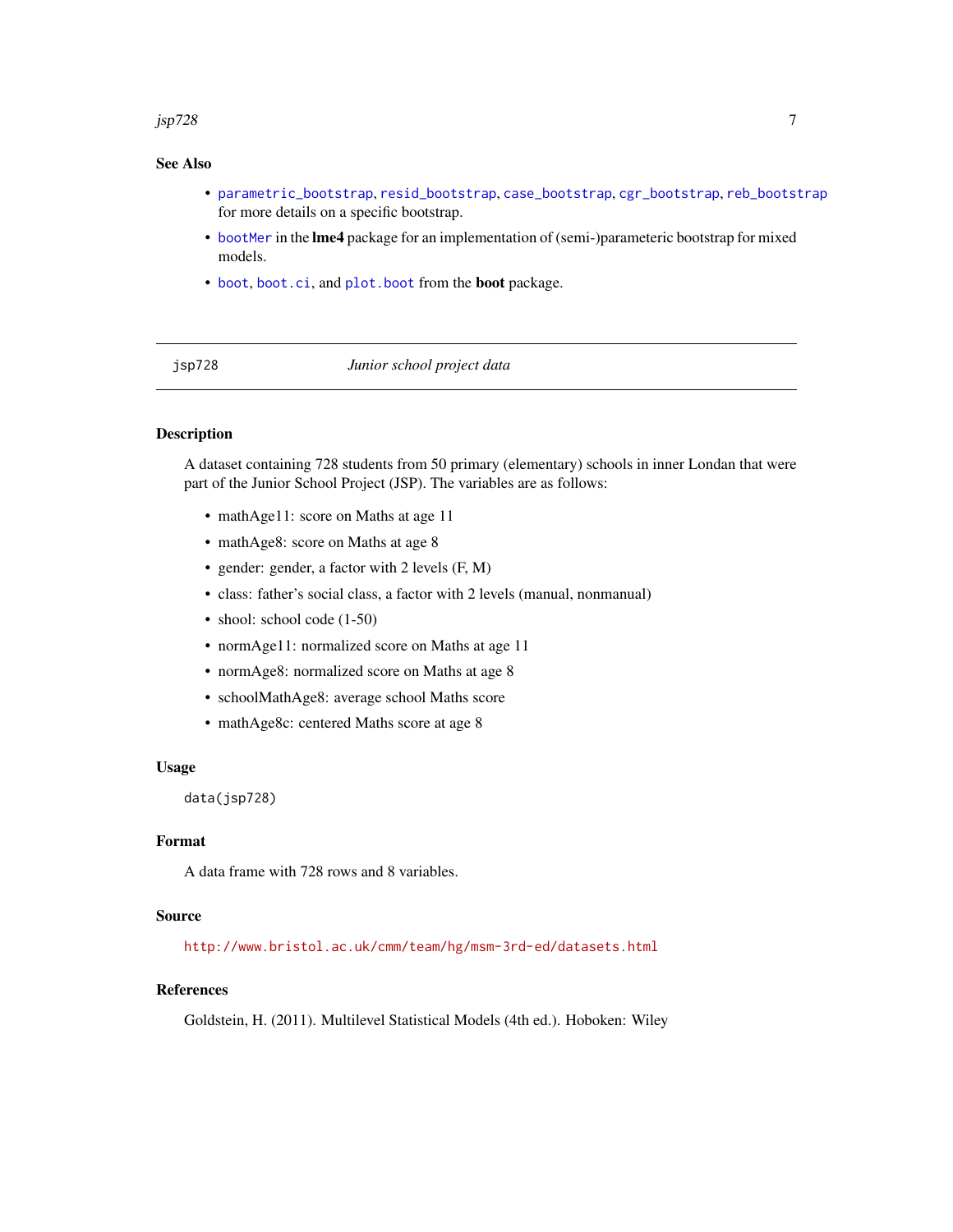<span id="page-7-0"></span>

#### Description

The lme4 and nlme packages have made fitting nested linear mixed-effects models quite easy. Using the the functionality of these packages we can easily use maximum likelihood or restricted maximum likelihood to fit our model and conduct inference using our parametric toolkit. In practice, the assumptions of our model are often violated to such a degree that leads to biased estimators and incorrect standard errors. In these situations, resampling methods such as the bootstrap can be used to obtain consistent estimators of the bias and standard errors for inference. lmeresampler provides an easy way to bootstrap nested linear-mixed effects models using either the parametric, residual, cases, CGR (semi-parametric), or random effects block (REB) bootstrap fit using either lme4 or nlme.

parametric\_bootstrap.lmerMod *Parametric Bootstrap for Nested LMEs*

#### <span id="page-7-1"></span>**Description**

Generate parametric bootstrap replicates of a statistic for a nested linear mixed-effects model.

#### Usage

```
## S3 method for class 'lmerMod'
parametric_bootstrap(model, fn, B)
```
## S3 method for class 'lme' parametric\_bootstrap(model, fn, B)

parametric\_bootstrap(model, fn, B)

#### Arguments

| model | The model object you wish to bootstrap.            |
|-------|----------------------------------------------------|
| fn    | A function returning the statistic(s) of interest. |
| B     | The number of bootstrap resamples.                 |

#### Details

The parametric bootstrap simulates bootstrap samples from the estimated distribution functions. That is, error terms and random effects are simulated from their estimated normal distributions and are combined into bootstrap samples via the fitted model equation.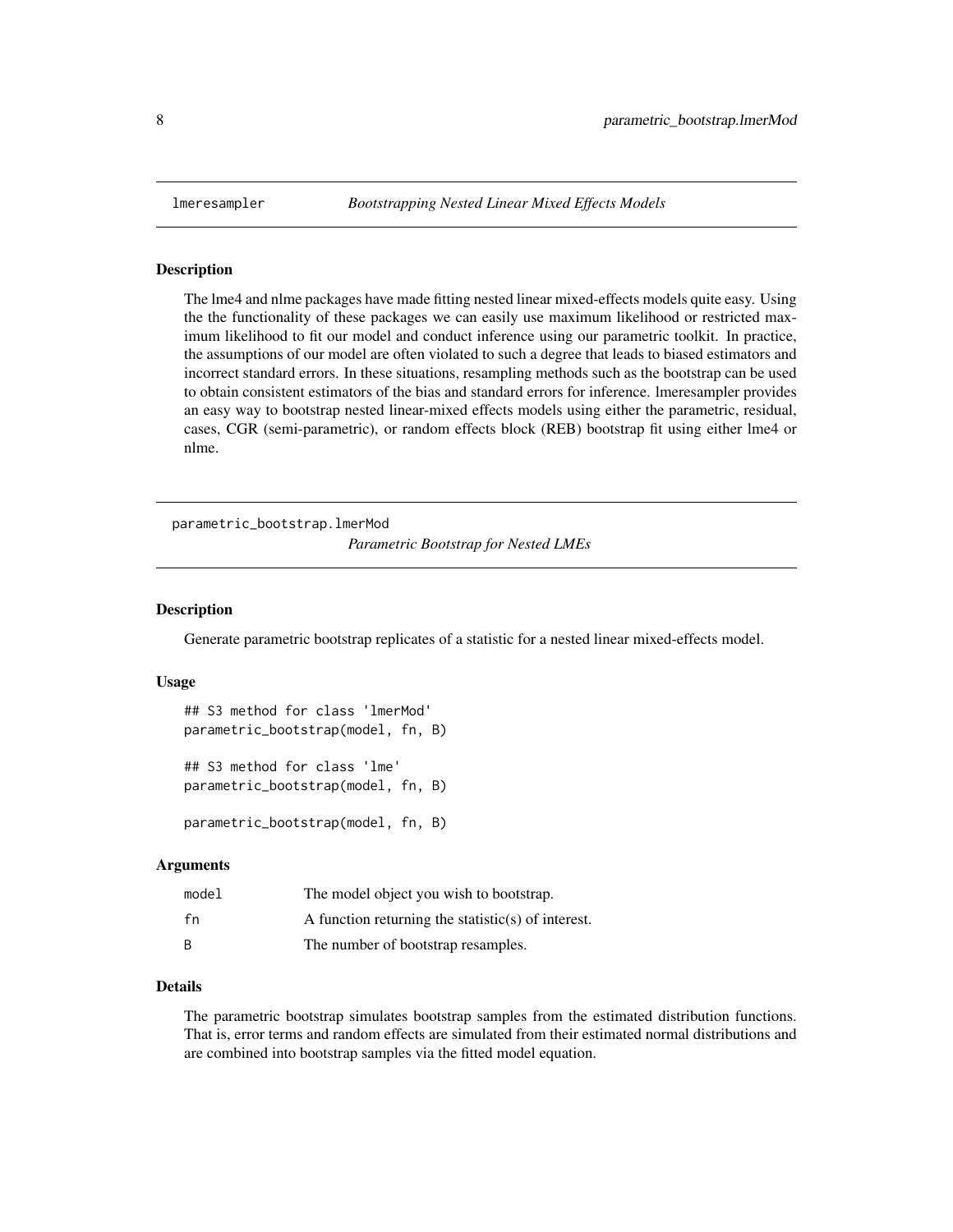#### <span id="page-8-0"></span>Value

The returned value is an object of class "boot", compatible with the boot package's [boot](#page-0-0) methods.

#### References

Chambers, R. and Chandra, H. (2013) A random effect block bootstrap for clustered data. *Journal of Computational and Graphical Statistics*, 22, 452–470.

Van der Leeden, R., Meijer, E. and Busing F. M. (2008) Resampling multilevel models. In J. de Leeuw and E. Meijer, editors, *Handbook of Multilevel Analysis*, pages 401–433. New York: Springer.

#### See Also

- [parametric\\_bootstrap](#page-7-1), [resid\\_bootstrap](#page-10-1), [case\\_bootstrap](#page-3-1), [cgr\\_bootstrap](#page-5-1), [reb\\_bootstrap](#page-8-1) for more details on a specific bootstrap.
- [bootMer](#page-0-0) in the lme4 package for an implementation of (semi-)parameteric bootstrap for mixed models.
- [boot](#page-0-0), [boot.ci](#page-0-0), and [plot.boot](#page-0-0) from the boot package.

reb\_bootstrap.lmerMod *REB Bootstrap for Two-Level Nested LMEs*

#### <span id="page-8-1"></span>**Description**

Generate random effect block (REB) bootstrap replicates of a statistic for a two-level nested linear mixed-effects model.

#### Usage

```
## S3 method for class 'lmerMod'
reb_bootstrap(model, fn, B, reb_type = 0)
## S3 method for class 'lme'
reb\_bootstrap(model, fn, B, reb_type = 0)
```
reb\_bootstrap(model, fn, B, reb\_type = 0)

#### **Arguments**

| model    | The model object you wish to bootstrap.                                                                               |
|----------|-----------------------------------------------------------------------------------------------------------------------|
| fn       | A function returning the statistic(s) of interest.                                                                    |
|          | The number of bootstrap resamples.                                                                                    |
| reb_type | Specification of what random effect block bootstrap version to implement. Pos-<br>sible values are $\theta$ , 1 or 2. |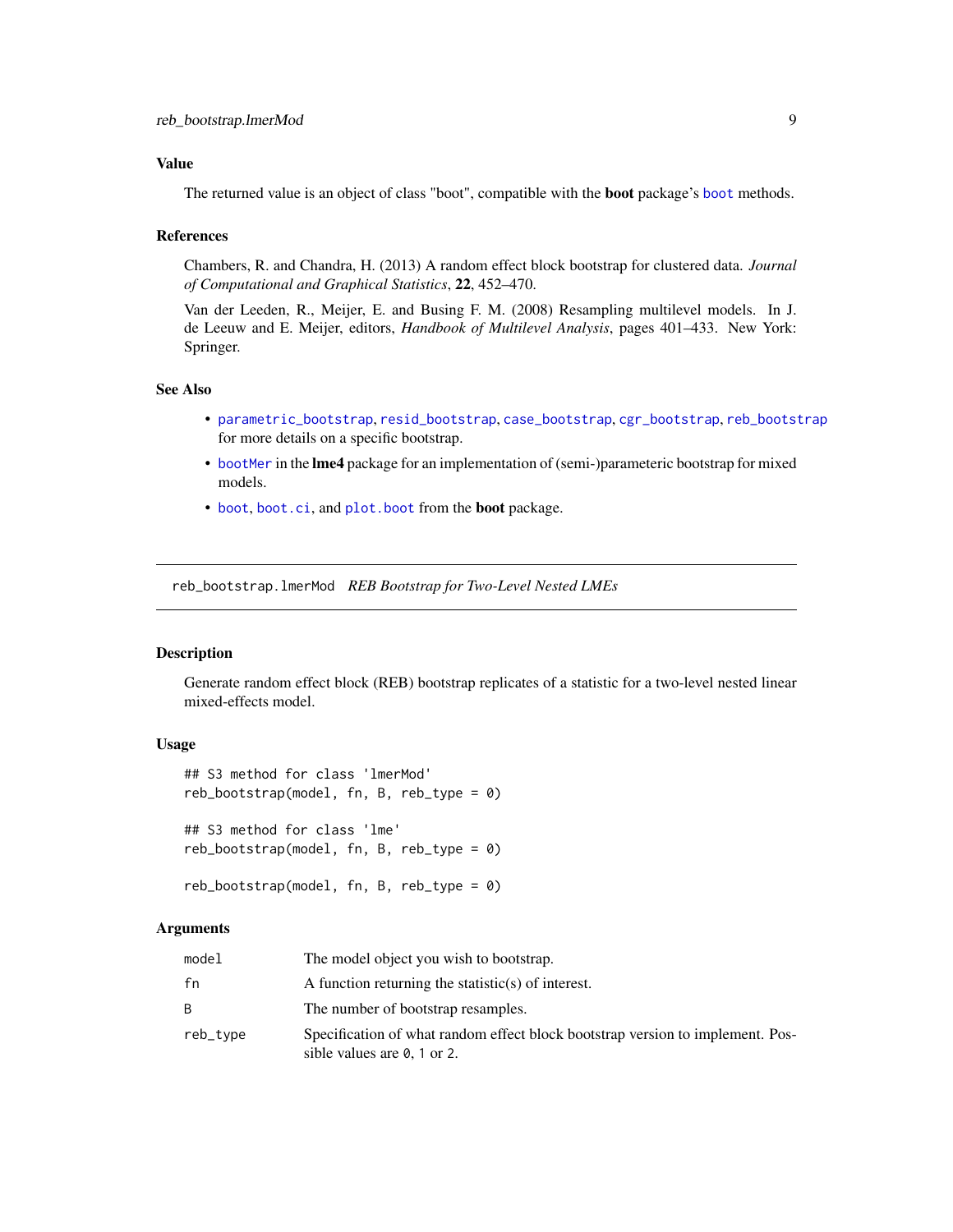#### Details

The random effects block (REB) bootstrap was outlined by Chambers and Chandra (2013) and has been developed for two-level nested linear mixed-effects (LME) models. Consider a two-level LME of the form

$$
y = X\beta + Zb + \epsilon
$$

The REB bootstrap algorithm  $(type = 0)$  is as follows:

- 1. Calculate the nonparametric residual quantities for the fitted model
	- marginal residuals  $r = y X\beta$
	- predicted random effects  $\tilde{b} = (Z'Z)^{-1}Z'r$
	- error terms  $\tilde{e} = r Z\tilde{b}$
- 2. Take a simple random sample with replacement of the groups and extract the corresponding elements of  $\tilde{b}$  and tildee.
- 3. Generate bootstrap samples via the fitted model equation  $y = X\hat{\beta} + Z\tilde{b} + \tilde{e}$
- 4. Refit the model and extract the statistic(s) of interest.
- 5. Repeat steps 2-4 B times.

Variation 1 (type = 1): The first variation of the REB bootstrap zero centers and rescales the residual quantities prior to resampling.

Variation 2 (type = 2): The second variation of the REB bootstrap scales the estimates and centers the bootstrap distributions (i.e., adjusts for bias) after REB bootstrapping.

#### Value

The returned value is an object of class "[boot](#page-0-0)", compatible with the **boot** package's boot methods.

#### References

Chambers, R. and Chandra, H. (2013) A random effect block bootstrap for clustered data. *Journal of Computational and Graphical Statistics*, 22, 452–470.

#### See Also

- [parametric\\_bootstrap](#page-7-1), [resid\\_bootstrap](#page-10-1), [case\\_bootstrap](#page-3-1), [cgr\\_bootstrap](#page-5-1), [reb\\_bootstrap](#page-8-1) for more details on a specific bootstrap.
- [bootMer](#page-0-0) in the lme4 package for an implementation of (semi-)parameteric bootstrap for mixed models.
- [boot](#page-0-0), [boot.ci](#page-0-0), and [plot.boot](#page-0-0) from the **boot** package.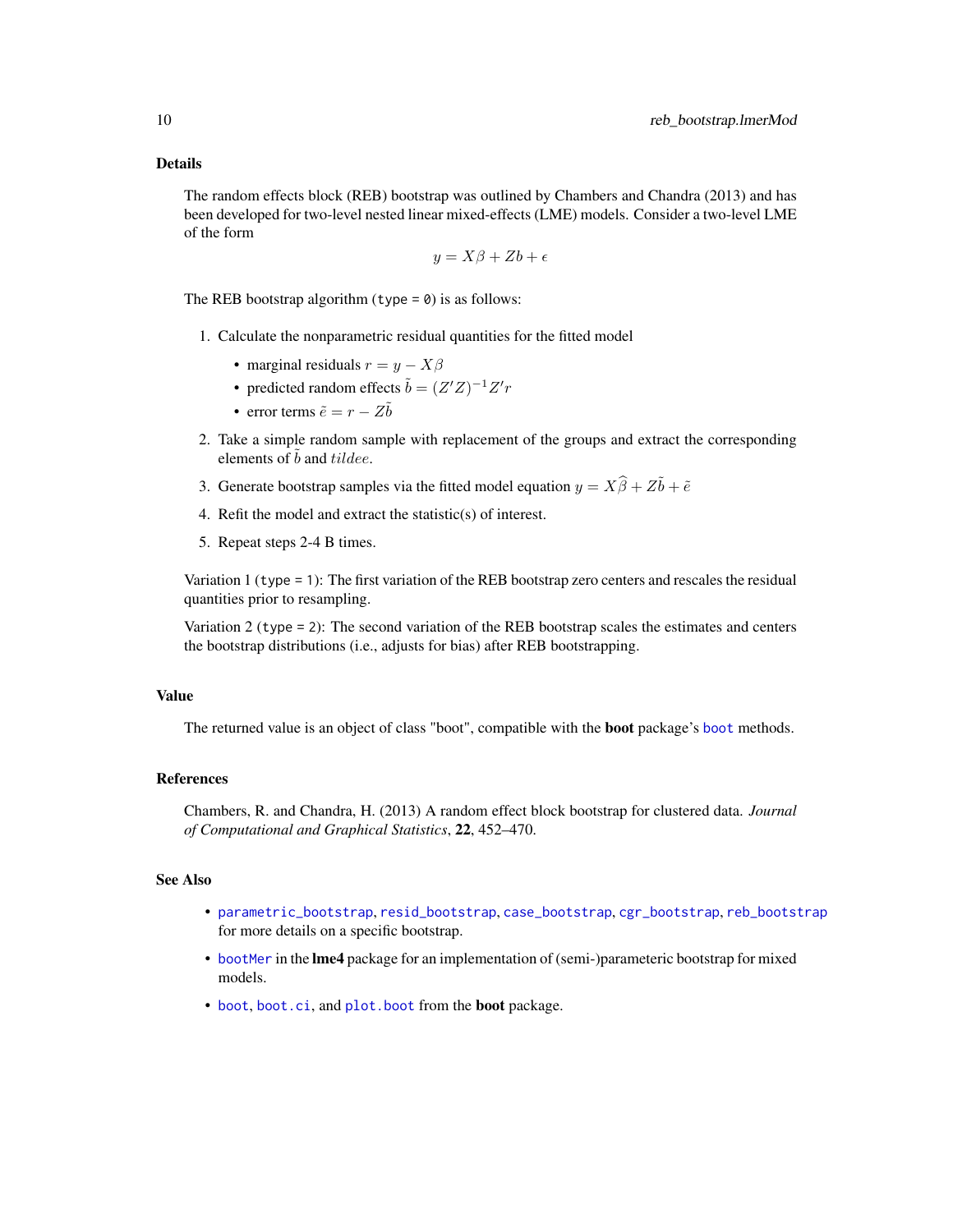<span id="page-10-0"></span>resid\_bootstrap.lmerMod

#### <span id="page-10-1"></span>Description

Generate residual bootstrap replicates of a statistic for a nested linear mixed-effects model.

#### Usage

```
## S3 method for class 'lmerMod'
resid_bootstrap(model, fn, B)
## S3 method for class 'lme'
resid_bootstrap(model, fn, B)
resid_bootstrap(model, fn, B)
```
#### **Arguments**

| model | The model object you wish to bootstrap.            |
|-------|----------------------------------------------------|
| fn    | A function returning the statistic(s) of interest. |
| B     | The number of bootstrap resamples.                 |

#### Details

The residual bootstrap resamples the residual quantities from the fitted linear mixed-effects model in order to generate bootstrap resamples. That is, a random sample, drawn with replacement, is taken from the estimated error terms and the EBLUPS (at each level) and the random samples are combined into bootstrap samples via the fitted model equation.

#### Value

The returned value is an object of class "boot", compatible with the boot package's [boot](#page-0-0) methods.

#### References

Van der Leeden, R., Meijer, E. and Busing F. M. (2008) Resampling multilevel models. In J. de Leeuw and E. Meijer, editors, *Handbook of Multilevel Analysis*, pages 401–433. New York: Springer.

#### See Also

- [parametric\\_bootstrap](#page-7-1), [resid\\_bootstrap](#page-10-1), [case\\_bootstrap](#page-3-1), [cgr\\_bootstrap](#page-5-1), [reb\\_bootstrap](#page-8-1) for more details on a specific bootstrap.
- [bootMer](#page-0-0) in the lme4 package for an implementation of (semi-)parameteric bootstrap for mixed models.
- [boot](#page-0-0), [boot.ci](#page-0-0), and [plot.boot](#page-0-0) from the boot package.